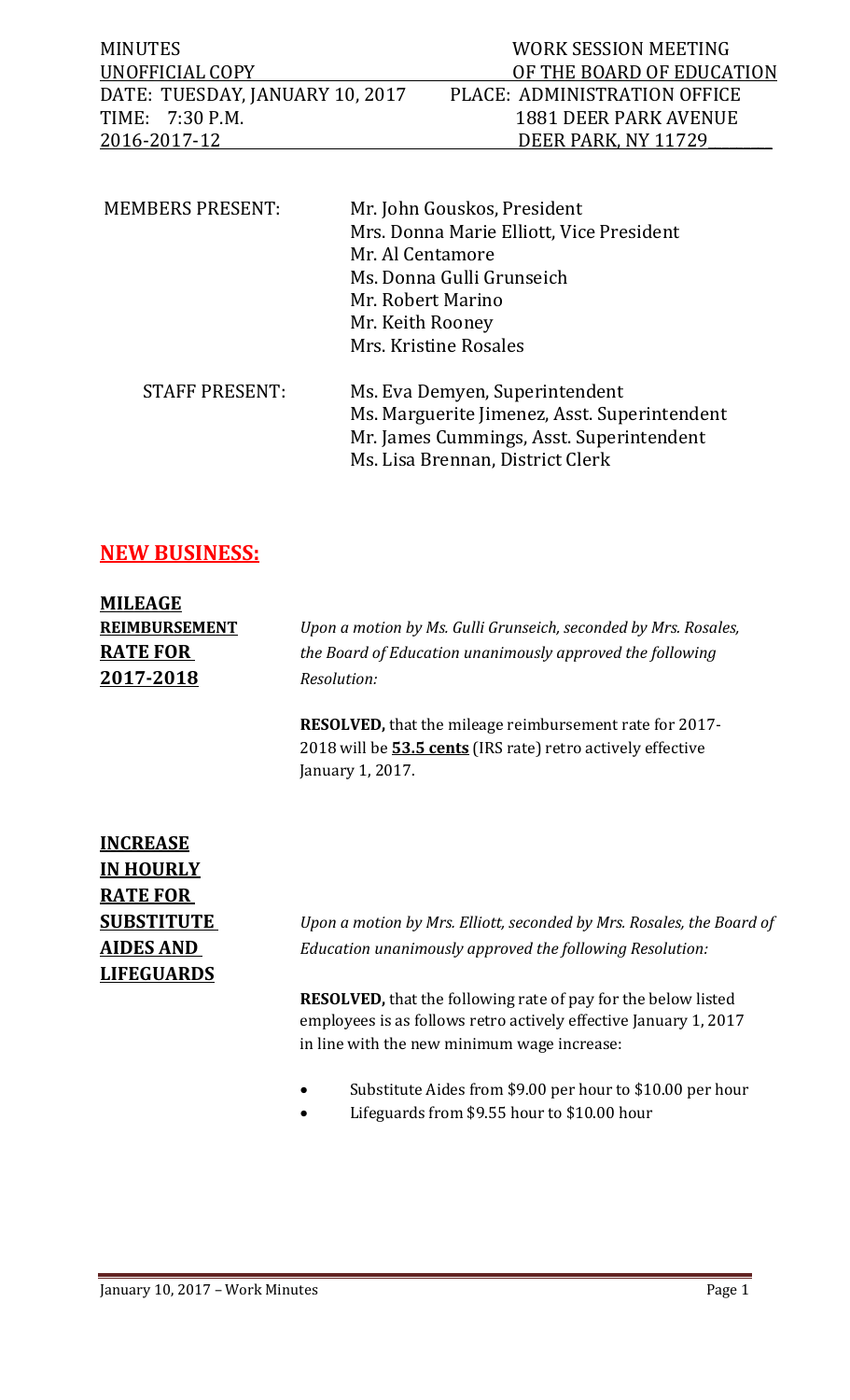## **FIRST READING** *Upon a motion by Mr. Centamore, seconded by Mrs. Elliott, the* **POLICY #0100** *Board of Education unanimously approved the following Resolution:* **RESOLVED**, that the Board of Education approve revisions to the below listed policy: #0100 – Equal Opportunity and Nondiscrimination **DONATION OF FORMAL GOWNS TO THE DEPT. OF** *Upon a motion by Ms. Gulli Grunseich, seconded by Mr. Rooney,*  **FINE AND** *the Board of Education unanimously approved the following* **PERFORMING** *Resolution:*

**RESOLVED,** that the Board of Education approve the donation of 9 formal gowns to the Fine and Performing Arts department at the HS.

The gowns will be used in various performances and have been donated by Mrs. Catherine Thompson.

*Upon a motion by Mr. Marino, seconded by Mr. Centamore, the Board of Education adjourned at 7:40 p.m. and continued into a work session until 9:05 p.m.*

## **AGENDA ITEMS:**

**ARTS @ THE HS**

- $\triangleright$  Update from Committee Meetings which met at 6:30 p.m. : **ENL** – Phone service is working out, parent academy is the name of night class for parents, parent workshop is the name of workshops provided to parents. **Facilities** – Met at memorial bldg. for meeting. Update on capital projects. Next meeting at JQA **Technology** – 5 transition smartboards in the district, 120 new chromebooks DW, 200 workstations at the HS replaced, DW copier contract is up for renewal **S/E** – Possible start up of a bowling league, splitting of DA position (one secondary, one elementary)
- $\triangleright$  Approved Fieldtrip Wrestling Team to attend overnight tournament in Loch Sheldrake, NY – 1/13/17 – 1/14/17
- $\triangleright$  Approved Fieldtrip Kickline out of state trip to Orlando, FL 3/2/17 3/6/17
- Approved Fieldtrip Mr. Cannarozza to attend NAFME Conference in Atlantic City with student, Megan Zhang from 4/5/17 – 4/8/17
- $\triangleright$  Approved Fieldtrip Jazz Ensemble out of state trip to Orlando, FL 5/31/17 – 6/4/17